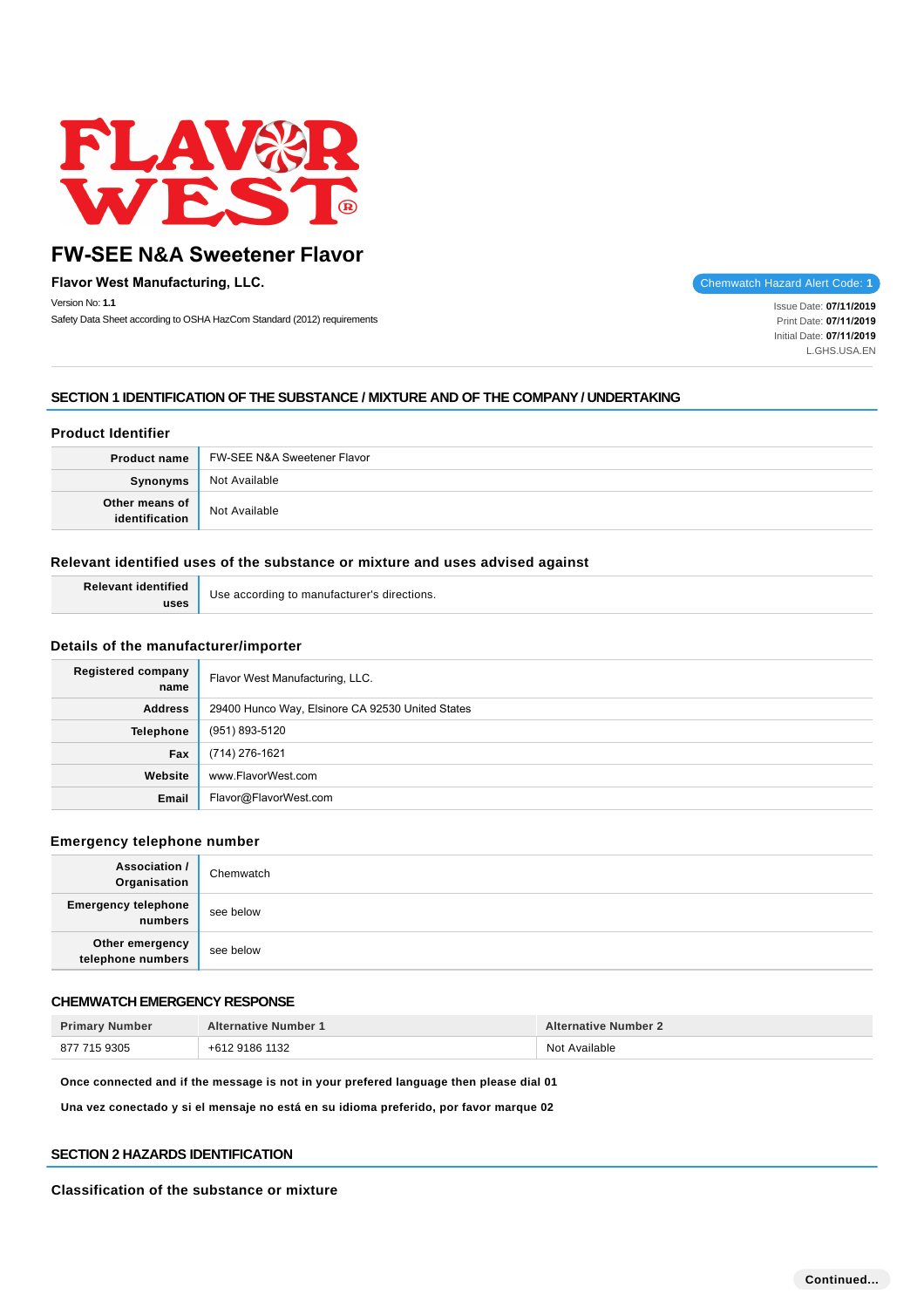

|  | <b>GHS Classification</b>   Eye Irritation Category 2B |
|--|--------------------------------------------------------|
|--|--------------------------------------------------------|

### **Label elements**

| <b>GHS label elements</b> | Not Applicable |
|---------------------------|----------------|
|                           |                |
| <b>SIGNAL WORD</b>        | <b>WARNING</b> |
| --------                  |                |

# **Hazard statement(s)**

| H320 | Causes eye irritation |
|------|-----------------------|
|------|-----------------------|

# **Precautionary statement(s) Prevention**

|  | <b>P264</b> Wash all exposed external body areas thoroughly after handling. |
|--|-----------------------------------------------------------------------------|
|--|-----------------------------------------------------------------------------|

# **Precautionary statement(s) Response**

| P305+P351+P338 | IF IN EYES: Rinse cautiously with water for several minutes. Remove contact lenses, if present and easy to do. Continue<br>rinsing. |
|----------------|-------------------------------------------------------------------------------------------------------------------------------------|
|                | <b>P337+P313</b> If eye irritation persists: Get medical advice/attention.                                                          |

# **Precautionary statement(s) Storage**

**Precautionary statement(s) Disposal**

# **SECTION 3 COMPOSITION / INFORMATION ON INGREDIENTS**

# **Substances**

See section below for composition of Mixtures

# **Mixtures**

| <b>CAS No</b> | %[weight] | <b>Name</b>      |
|---------------|-----------|------------------|
| 57-55-6       | $30 - 40$ | propylene glycol |
| 56038-13-2    | $30 - 40$ | Sucralose        |

The specific chemical identity and/or exact percentage (concentration) of composition has been withheld as a trade secret.

### **SECTION 4 FIRST AID MEASURES**

# **Description of first aid measures**

| <b>Eye Contact</b>  | If this product comes in contact with the eyes:<br>• Wash out immediately with fresh running water.<br>Ensure complete irrigation of the eye by keeping eyelids apart and away from eye and moving the eyelids by occasionally<br>lifting the upper and lower lids.<br>► Seek medical attention without delay; if pain persists or recurs seek medical attention.<br>► Removal of contact lenses after an eye injury should only be undertaken by skilled personnel.                    |
|---------------------|-----------------------------------------------------------------------------------------------------------------------------------------------------------------------------------------------------------------------------------------------------------------------------------------------------------------------------------------------------------------------------------------------------------------------------------------------------------------------------------------|
| <b>Skin Contact</b> | If skin contact occurs:<br>Immediately remove all contaminated clothing, including footwear.<br>Flush skin and hair with running water (and soap if available).<br>▶ Seek medical attention in event of irritation.                                                                                                                                                                                                                                                                     |
| Inhalation          | If fumes or combustion products are inhaled remove from contaminated area.<br>Lay patient down. Keep warm and rested.<br>▶ Prostheses such as false teeth, which may block airway, should be removed, where possible, prior to initiating first aid<br>procedures.<br>▶ Apply artificial respiration if not breathing, preferably with a demand valve resuscitator, bag-valve mask device, or pocket<br>mask as trained. Perform CPR if necessary.<br>Transport to hospital, or doctor. |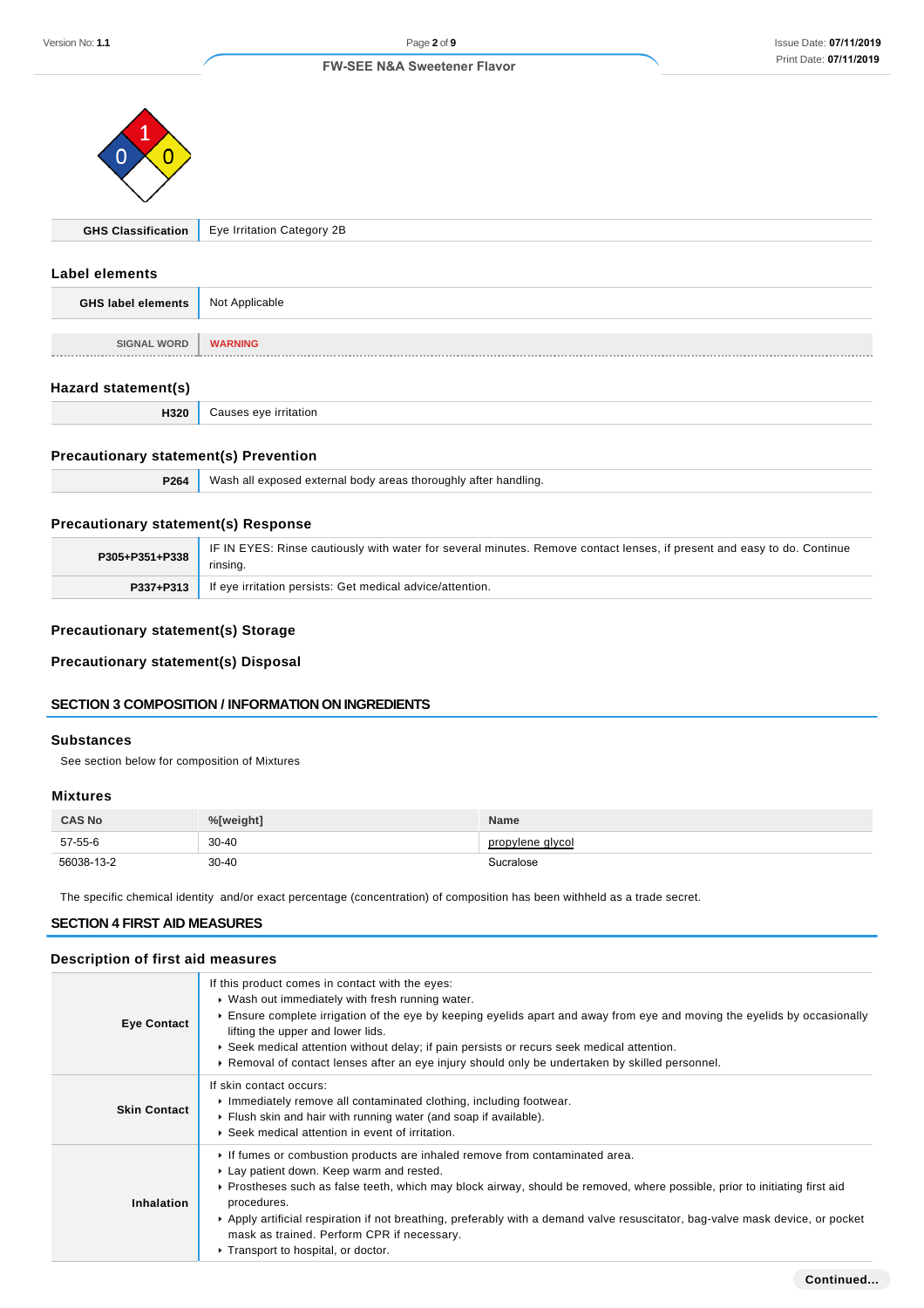| Ingestion | If swallowed do <b>NOT</b> induce vomiting.<br>If vomiting occurs, lean patient forward or place on left side (head-down position, if possible) to maintain open airway and<br>prevent aspiration.<br>• Observe the patient carefully.<br>► Never give liquid to a person showing signs of being sleepy or with reduced awareness; i.e. becoming unconscious.<br>► Give water to rinse out mouth, then provide liquid slowly and as much as casualty can comfortably drink.<br>▶ Seek medical advice. |
|-----------|-------------------------------------------------------------------------------------------------------------------------------------------------------------------------------------------------------------------------------------------------------------------------------------------------------------------------------------------------------------------------------------------------------------------------------------------------------------------------------------------------------|

# **Indication of any immediate medical attention and special treatment needed**

Treat symptomatically.

- Polyethylene glycols are generally poorly absorbed orally and are mostly unchanged by the kidney.
- Dermal absorption can occur across damaged skin (e.g. through burns) leading to increased osmolality, anion gap metabolic acidosis, elevated calcium, low ionised calcium, CNS depression and renal failure.
- **Treatment consists of supportive care.**

[Ellenhorn and Barceloux: Medical Toxicology]

Propylene glycol is primarily a CNS depressant in large doses and may cause hypoglycaemia, lactic acidosis and seizures.

- ▶ The usual measures are supportive care and decontamination (Ipecac/ lavage/ activated charcoal/ cathartics), within 2 hours of exposure should suffice.
- Check the anion gap, arterial pH, renal function and glucose levels.

Ellenhorn and Barceloux: Medical Toxicology

# **SECTION 5 FIREFIGHTING MEASURES**

### **Extinguishing media**

### **Special hazards arising from the substrate or mixture**

| <br>Fir<br> | ∩wr<br>Noi |
|-------------|------------|
|             |            |

### **Advice for firefighters**

| <b>Fire Fighting</b>         | Alert Fire Brigade and tell them location and nature of hazard.<br>• Wear full body protective clothing with breathing apparatus.<br>• Prevent, by any means available, spillage from entering drains or water course.<br>• Use water delivered as a fine spray to control fire and cool adjacent area. |
|------------------------------|---------------------------------------------------------------------------------------------------------------------------------------------------------------------------------------------------------------------------------------------------------------------------------------------------------|
| <b>Fire/Explosion Hazard</b> | $\triangleright$ Combustible.<br>Slight fire hazard when exposed to heat or flame.<br>► Heating may cause expansion or decomposition leading to violent rupture of containers.<br>• On combustion, may emit toxic fumes of carbon monoxide (CO).                                                        |

#### **SECTION 6 ACCIDENTAL RELEASE MEASURES**

### **Personal precautions, protective equipment and emergency procedures**

| <b>Minor Spills</b> | Remove all ignition sources.<br>• Clean up all spills immediately.<br>Avoid breathing vapours and contact with skin and eyes.<br>► Control personal contact with the substance, by using protective equipment. |             |                                                                                                |  |                   |           |                    |
|---------------------|----------------------------------------------------------------------------------------------------------------------------------------------------------------------------------------------------------------|-------------|------------------------------------------------------------------------------------------------|--|-------------------|-----------|--------------------|
| <b>Major Spills</b> | Chemical Class: alcohols and glycols<br>SORBENT<br><b>TYPE</b>                                                                                                                                                 | <b>RANK</b> | For release onto land: recommended sorbents listed in order of priority.<br><b>APPLICATION</b> |  | <b>COLLECTION</b> |           | <b>LIMITATIONS</b> |
|                     | <b>LAND SPILL - SMALL</b><br>cross-linked polymer - particulate                                                                                                                                                |             |                                                                                                |  | shovel            | shovel    | R. W. SS           |
|                     | cross-linked polymer - pillow                                                                                                                                                                                  |             |                                                                                                |  | throw             | pitchfork | R, DGC, RT         |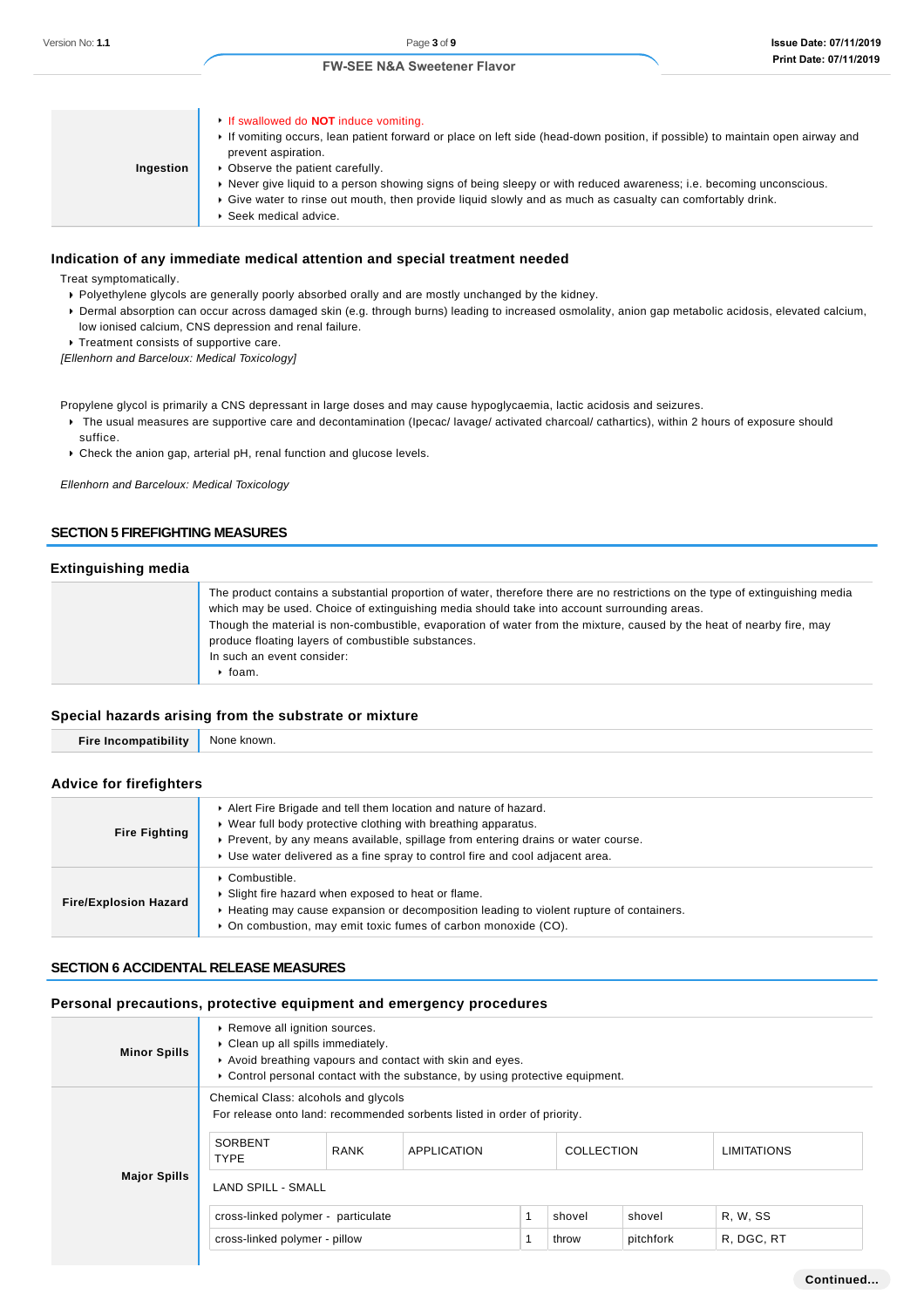| sorbent clay - particulate                                                                                                                                                                                                                                                                                                                                                                                                                                                                                                                                                                 | 2              | shovel | shovel     | R, I, P         |  |
|--------------------------------------------------------------------------------------------------------------------------------------------------------------------------------------------------------------------------------------------------------------------------------------------------------------------------------------------------------------------------------------------------------------------------------------------------------------------------------------------------------------------------------------------------------------------------------------------|----------------|--------|------------|-----------------|--|
| wood fiber - pillow                                                                                                                                                                                                                                                                                                                                                                                                                                                                                                                                                                        | 3              | throw  | pitchfork  | R. P. DGC, RT   |  |
| treated wood fiber - pillow                                                                                                                                                                                                                                                                                                                                                                                                                                                                                                                                                                | 3              | throw  | pitchfork  | DGC, RT         |  |
| foamed glass - pillow                                                                                                                                                                                                                                                                                                                                                                                                                                                                                                                                                                      | 4              | throw  | pichfork   | R. P. DGC, RT   |  |
| <b>LAND SPILL - MEDIUM</b>                                                                                                                                                                                                                                                                                                                                                                                                                                                                                                                                                                 |                |        |            |                 |  |
| cross-linked polymer - particulate                                                                                                                                                                                                                                                                                                                                                                                                                                                                                                                                                         | $\mathbf{1}$   | blower | skiploader | R,W, SS         |  |
| polypropylene - particulate                                                                                                                                                                                                                                                                                                                                                                                                                                                                                                                                                                | $\overline{2}$ | blower | skiploader | W. SS, DGC      |  |
| sorbent clay - particulate                                                                                                                                                                                                                                                                                                                                                                                                                                                                                                                                                                 | 2              | blower | skiploader | R. I. W. P. DGC |  |
| polypropylene - mat                                                                                                                                                                                                                                                                                                                                                                                                                                                                                                                                                                        | 3              | throw  | skiploader | DGC, RT         |  |
| expanded mineral - particulate                                                                                                                                                                                                                                                                                                                                                                                                                                                                                                                                                             | 3              | blower | skiploader | R, I, W, P, DGC |  |
| polyurethane - mat                                                                                                                                                                                                                                                                                                                                                                                                                                                                                                                                                                         | 4              | throw  | skiploader | DGC, RT         |  |
| Legend<br>DGC: Not effective where ground cover is dense<br>R: Not reusable<br>I: Not incinerable<br>P: Effectiveness reduced when rainy<br>RT:Not effective where terrain is rugged<br>SS: Not for use within environmentally sensitive sites<br>W: Effectiveness reduced when windy<br>Reference: Sorbents for Liquid Hazardous Substance Cleanup and Control;<br>R.W Melvold et al: Pollution Technology Review No. 150: Noyes Data Corporation 1988<br>Moderate hazard.<br>Clear area of personnel and move upwind.<br>Alert Fire Brigade and tell them location and nature of hazard. |                |        |            |                 |  |
|                                                                                                                                                                                                                                                                                                                                                                                                                                                                                                                                                                                            |                |        |            |                 |  |
| Personal Protective Equipment advice is contained in Section 8 of the MSDS.                                                                                                                                                                                                                                                                                                                                                                                                                                                                                                                |                |        |            |                 |  |

# **SECTION 7 HANDLING AND STORAGE**

# **Precautions for safe handling**

| Safe handling     | DO NOT allow clothing wet with material to stay in contact with skin<br>Avoid all personal contact, including inhalation.<br>• Wear protective clothing when risk of exposure occurs.<br>▶ Use in a well-ventilated area.<br>▶ Prevent concentration in hollows and sumps. |
|-------------------|----------------------------------------------------------------------------------------------------------------------------------------------------------------------------------------------------------------------------------------------------------------------------|
| Other information | Store in original containers.<br>▶ Keep containers securely sealed.<br>• No smoking, naked lights or ignition sources.<br>Store in a cool, dry, well-ventilated area.                                                                                                      |

# **Conditions for safe storage, including any incompatibilities**

| Suitable container         | $\triangleright$ Metal can or drum<br>• Packaging as recommended by manufacturer.<br>• Check all containers are clearly labelled and free from leaks.                                                                                                                                                                                                                                                                                                                                                                                                                                   |
|----------------------------|-----------------------------------------------------------------------------------------------------------------------------------------------------------------------------------------------------------------------------------------------------------------------------------------------------------------------------------------------------------------------------------------------------------------------------------------------------------------------------------------------------------------------------------------------------------------------------------------|
|                            | ► Glycols and their ethers undergo violent decomposition in contact with 70% perchloric acid. This seems likely to involve<br>formation of the glycol perchlorate esters (after scission of ethers) which are explosive, those of ethylene glycol and<br>3-chloro-1,2-propanediol being more powerful than glyceryl nitrate, and the former so sensitive that it explodes on addition<br>of water.<br>Alcohols                                                                                                                                                                          |
| Storage<br>incompatibility | are incompatible with strong acids, acid chlorides, acid anhydrides, oxidising and reducing agents.<br>Freacts, possibly violently, with alkaline metals and alkaline earth metals to produce hydrogen<br>▶ react with strong acids, strong caustics, aliphatic amines, isocyanates, acetaldehyde, benzoyl peroxide, chromic acid,<br>chromium oxide, dialkylzincs, dichlorine oxide, ethylene oxide, hypochlorous acid, isopropyl chlorocarbonate, lithium<br>tetrahydroaluminate, nitrogen dioxide, pentafluoroguanidine, phosphorus halides, phosphorus pentasulfide, tangerine oil, |
|                            | triethylaluminium, triisobutylaluminium<br>▶ should not be heated above 49 deg.                                                                                                                                                                                                                                                                                                                                                                                                                                                                                                         |

### **PACKAGE MATERIAL INCOMPATIBILITIES**

Not Available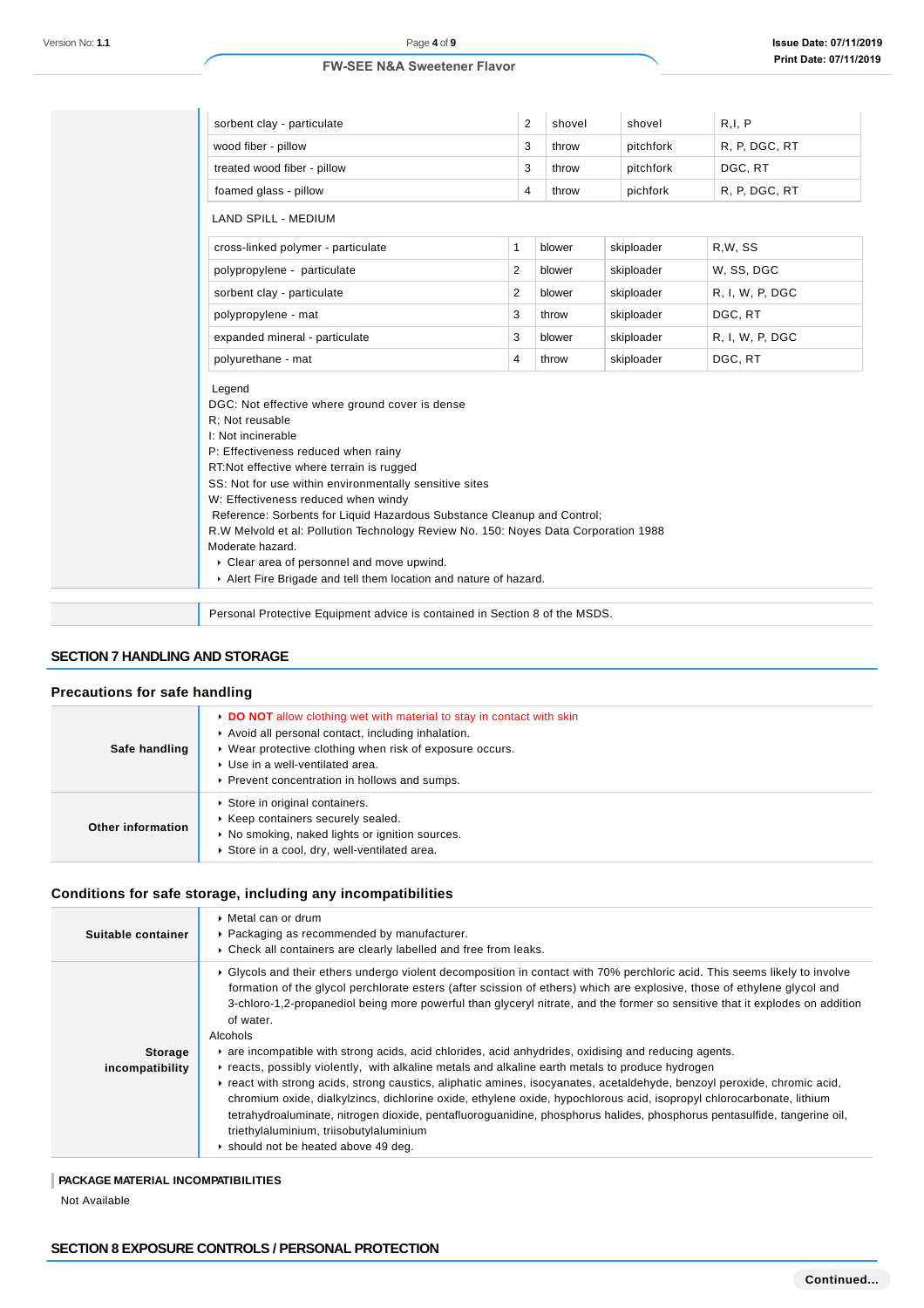### **Control parameters**

### **OCCUPATIONAL EXPOSURE LIMITS (OEL)**

#### **INGREDIENT DATA**

Not Available

# **EMERGENCY LIMITS**

| Ingredient       | <b>Material name</b>                |                   | TEEL-1              | TEEL-2        | TEEL-3     |  |
|------------------|-------------------------------------|-------------------|---------------------|---------------|------------|--|
| propylene glycol | Propylene glycol; (1,2-Propanediol) | $30 \text{ mg/m}$ |                     | 1300 mg/m $3$ | 7900 mg/m3 |  |
|                  |                                     |                   |                     |               |            |  |
| Ingredient       | <b>Original IDLH</b>                |                   | <b>Revised IDLH</b> |               |            |  |
| propylene glycol | Not Available                       |                   | Not Available       |               |            |  |

#### **MATERIAL DATA**

for propylene glycol:

Saturated vapour concentration @ 20 deg C.= 65.8 ppm, 204.6 mg/m3; i.e higher concentrations can only occur as aerosols or at higher temperatures. Odour Threshold: Practically odourless.

A small number of individuals show skin irritation or sensitisation from repeated or prolonged exposure to propylene glycol. A workplace environmental exposure limit (WEEL) has been established by AIHA and is thought to be protective against systemic effects.

#### **Exposure controls**

| Appropriate<br>engineering controls | Engineering controls are used to remove a hazard or place a barrier between the worker and the hazard. Well-designed<br>engineering controls can be highly effective in protecting workers and will typically be independent of worker interactions to<br>provide this high level of protection.<br>The basic types of engineering controls are:<br>Process controls which involve changing the way a job activity or process is done to reduce the risk.<br>Enclosure and/or isolation of emission source which keeps a selected hazard "physically" away from the worker and<br>ventilation that strategically "adds" and "removes" air in the work environment. |
|-------------------------------------|--------------------------------------------------------------------------------------------------------------------------------------------------------------------------------------------------------------------------------------------------------------------------------------------------------------------------------------------------------------------------------------------------------------------------------------------------------------------------------------------------------------------------------------------------------------------------------------------------------------------------------------------------------------------|
| <b>Personal protection</b>          |                                                                                                                                                                                                                                                                                                                                                                                                                                                                                                                                                                                                                                                                    |
| Eye and face<br>protection          | Safety glasses with side shields.<br>Chemical goggles.<br>▶ Contact lenses may pose a special hazard; soft contact lenses may absorb and concentrate irritants. A written policy<br>document, describing the wearing of lenses or restrictions on use, should be created for each workplace or task.                                                                                                                                                                                                                                                                                                                                                               |
| <b>Skin protection</b>              | See Hand protection below                                                                                                                                                                                                                                                                                                                                                                                                                                                                                                                                                                                                                                          |
| <b>Hands/feet protection</b>        | ▶ Wear chemical protective gloves, e.g. PVC.<br>▶ Wear safety footwear or safety gumboots, e.g. Rubber<br>NOTE:<br>The material may produce skin sensitisation in predisposed individuals. Care must be taken, when removing gloves and<br>other protective equipment, to avoid all possible skin contact.<br>▶ Contaminated leather items, such as shoes, belts and watch-bands should be removed and destroyed.                                                                                                                                                                                                                                                  |
| <b>Body protection</b>              | See Other protection below                                                                                                                                                                                                                                                                                                                                                                                                                                                                                                                                                                                                                                         |
| Other protection                    | • Overalls.<br>▶ P.V.C. apron.<br>▶ Barrier cream.                                                                                                                                                                                                                                                                                                                                                                                                                                                                                                                                                                                                                 |
| <b>Thermal hazards</b>              | Not Available                                                                                                                                                                                                                                                                                                                                                                                                                                                                                                                                                                                                                                                      |

# **Recommended material(s)**

#### **GLOVE SELECTION INDEX**

Glove selection is based on a modified presentation of the:

 **"Forsberg Clothing Performance Index".**

 The effect(s) of the following substance(s) are taken into account in the **computer-generated** selection:

FW-SEE N&A Sweetener Flavor

| Material        | <b>CPI</b> |
|-----------------|------------|
| <b>BUTYL</b>    | C          |
| NATURAL RUBBER  | C          |
| <b>NEOPRENE</b> | C          |
| PE/EVAL/PE      | C          |

#### **Respiratory protection**

Type A-P Filter of sufficient capacity. (AS/NZS 1716 & 1715, EN 143:2000 & 149:2001, ANSI Z88 or national equivalent)

Where the concentration of gas/particulates in the breathing zone, approaches or exceeds the "Exposure Standard" (or ES), respiratory protection is required.

Degree of protection varies with both face-piece and Class of filter; the nature of protection varies with Type of filter.

| Required<br>Minimum<br><b>Protection Factor</b> | Half-Face<br>Respirator | <b>Full-Face</b><br>Respirator | <b>Powered Air</b><br>Respirator       |  |
|-------------------------------------------------|-------------------------|--------------------------------|----------------------------------------|--|
| up to $10 \times ES$                            | A-AUS P2                | $\overline{\phantom{a}}$       | A-PAPR-AUS /<br>Class 1 P <sub>2</sub> |  |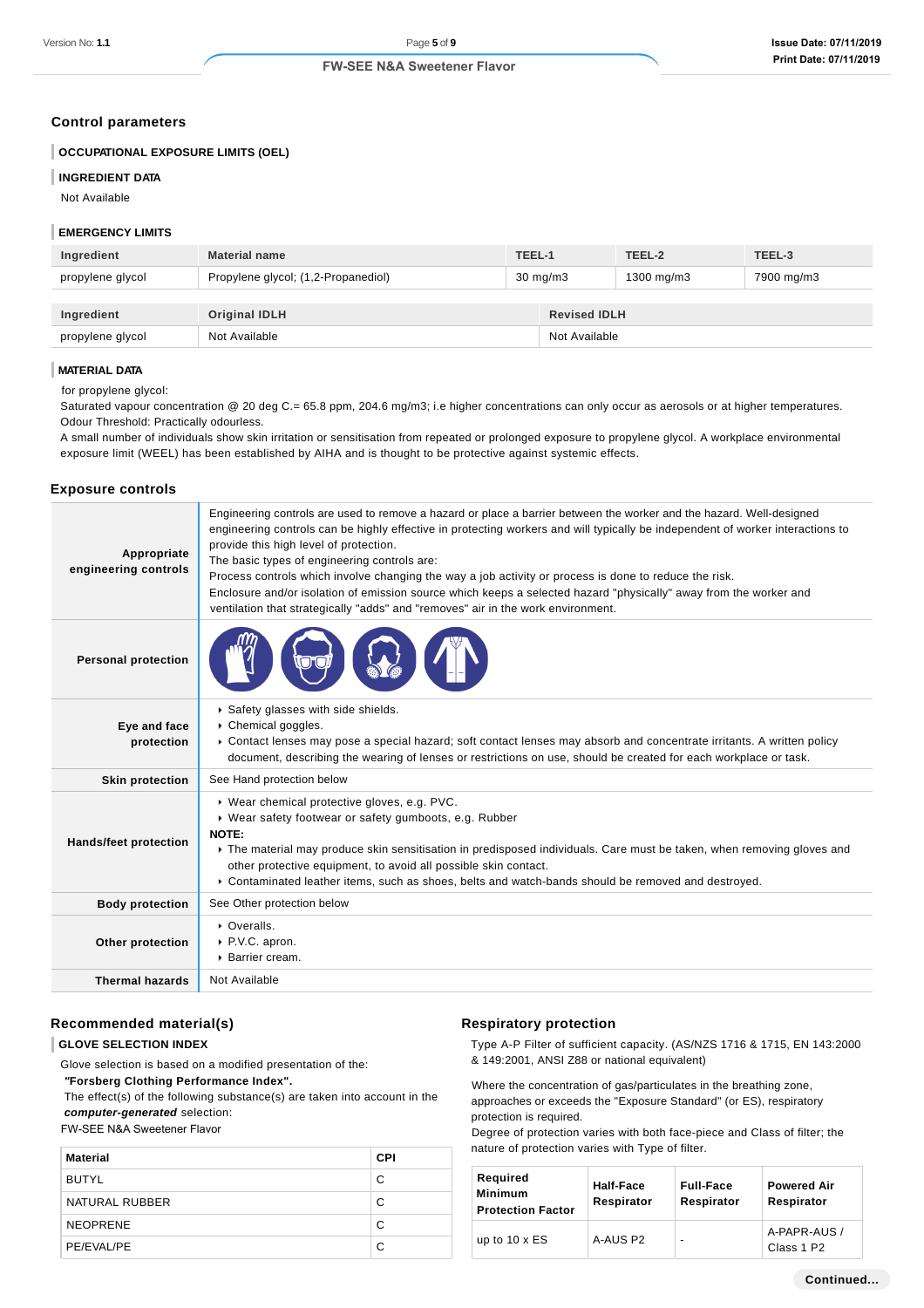| <b>PVA</b> |  |
|------------|--|
| λN         |  |

\* CPI - Chemwatch Performance Index

A: Best Selection

B: Satisfactory; may degrade after 4 hours continuous immersion

C: Poor to Dangerous Choice for other than short term immersion **NOTE**: As a series of factors will influence the actual performance of the glove, a final selection must be based on detailed observation. - \* Where the glove is to be used on a short term, casual or infrequent basis, factors such as "feel" or convenience (e.g. disposability), may dictate a choice of gloves which might otherwise be unsuitable following long-term or frequent use. A qualified practitioner should be consulted.

| up to $50 \times ES$  | - | A-AUS / Class<br>1 P <sub>2</sub> | -             |
|-----------------------|---|-----------------------------------|---------------|
| up to $100 \times ES$ | - | A-2 P2                            | A-PAPR-2 P2 ^ |

#### ^ - Full-face

A(All classes) = Organic vapours, B AUS or B1 = Acid gasses, B2 = Acid gas or hydrogen cyanide(HCN), B3 = Acid gas or hydrogen cyanide(HCN),  $E =$  Sulfur dioxide(SO2), G = Agricultural chemicals, K = Ammonia(NH3),  $Hg$  = Mercury, NO = Oxides of nitrogen, MB = Methyl bromide,  $AX = Low$ boiling point organic compounds(below 65 degC)

#### **SECTION 9 PHYSICAL AND CHEMICAL PROPERTIES**

### **Information on basic physical and chemical properties**

| Appearance                                      | Clear colorless |                                                                |               |
|-------------------------------------------------|-----------------|----------------------------------------------------------------|---------------|
|                                                 |                 |                                                                |               |
| <b>Physical state</b>                           | Liquid          | <b>Relative density</b><br>$(Water = 1)$                       | 1.04          |
| Odour                                           | Characteristic  | <b>Partition coefficient</b><br>n-octanol / water              | Not Available |
| <b>Odour threshold</b>                          | Not Available   | Auto-ignition<br>temperature (°C)                              | Not Available |
| pH (as supplied)                                | Not Available   | Decomposition<br>temperature                                   | Not Available |
| Melting point /<br>freezing point (°C)          | $-60$ deg $C$   | <b>Viscosity (cSt)</b>                                         | Not Available |
| Initial boiling point<br>and boiling range (°C) | 187 deg C       | <b>Molecular weight</b><br>(g/mol)                             | Not Available |
| Flash point (°C)                                | 102             | <b>Taste</b>                                                   | Sweet         |
| <b>Evaporation rate</b>                         | Not Available   | <b>Explosive properties</b>                                    | Not Available |
| Flammability                                    | Not Applicable  | <b>Oxidising properties</b>                                    | Not Available |
| <b>Upper Explosive Limit</b><br>(%)             | 12.5%           | <b>Surface Tension</b><br>(dyn/cm or mN/m)                     | Not Available |
| <b>Lower Explosive Limit</b><br>$(\%)$          | 2.6%            | <b>Volatile Component</b><br>$(% \mathcal{L}_{0}^{\infty}$ (%) | Not Available |
| Vapour pressure (kPa)                           | $.11$ hPa       | Gas group                                                      | Not Available |
| Solubility in water<br>(g/L)                    | Miscible        | pH as a solution (1%)                                          | Not Available |
| Vapour density (Air =<br>1)                     | 2.63            | VOC g/L                                                        | Not Available |

# **SECTION 10 STABILITY AND REACTIVITY**

| Reactivity                                    | See section 7                                                                                                                        |
|-----------------------------------------------|--------------------------------------------------------------------------------------------------------------------------------------|
| <b>Chemical stability</b>                     | • Unstable in the presence of incompatible materials.<br>▶ Product is considered stable.<br>Hazardous polymerisation will not occur. |
| Possibility of<br>hazardous reactions         | See section 7                                                                                                                        |
| <b>Conditions to avoid</b>                    | See section 7                                                                                                                        |
| Incompatible materials                        | See section 7                                                                                                                        |
| <b>Hazardous</b><br>decomposition<br>products | See section 5                                                                                                                        |

# **SECTION 11 TOXICOLOGICAL INFORMATION**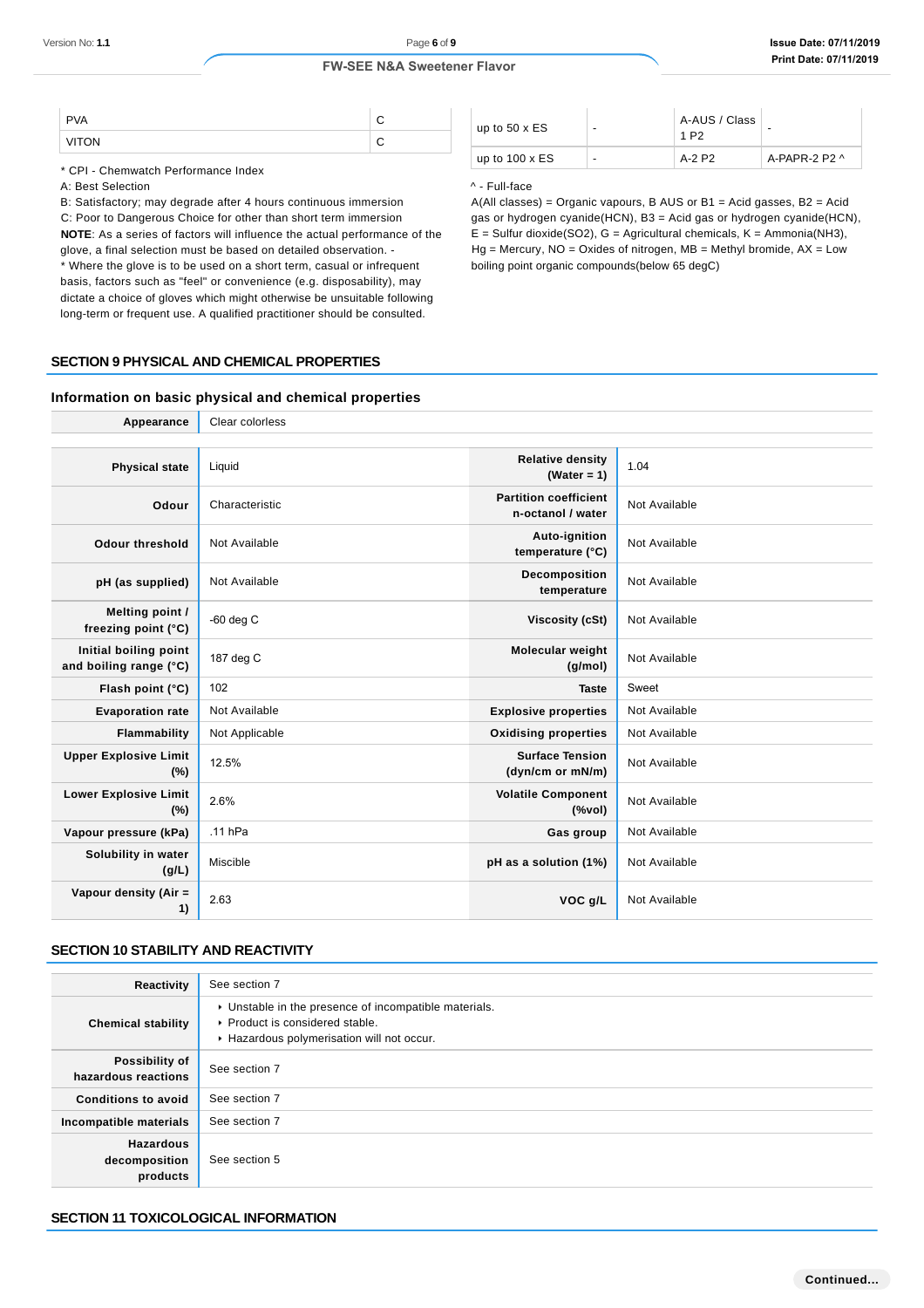# **Information on toxicological effects**

| <b>Inhaled</b>      | The material is not thought to produce respiratory irritation (as classified by EC Directives using animal models).<br>Nevertheless inhalation of vapours, fumes or aerosols, especially for prolonged periods, may produce respiratory discomfort<br>and occasionally, distress.<br>Inhalation of vapours may cause drowsiness and dizziness. This may be accompanied by narcosis, reduced alertness, loss<br>of reflexes, lack of coordination and vertigo.                                                                                                                                                                                                                                                                      |
|---------------------|------------------------------------------------------------------------------------------------------------------------------------------------------------------------------------------------------------------------------------------------------------------------------------------------------------------------------------------------------------------------------------------------------------------------------------------------------------------------------------------------------------------------------------------------------------------------------------------------------------------------------------------------------------------------------------------------------------------------------------|
| Ingestion           | Accidental ingestion of the material may be damaging to the health of the individual.<br>Ingestion of propylene glycol produced reversible central nervous system depression in humans following ingestion of 60 ml.<br>Symptoms included increased heart-rate (tachycardia), excessive sweating (diaphoresis) and grand mal seizures in a 15<br>month child who ingested large doses (7.5 ml/day for 8 days) as an ingredient of vitamin preparation.<br>Excessive repeated ingestions may cause hypoglycaemia (low levels of glucose in the blood stream) among susceptible<br>individuals; this may result in muscular weakness, incoordination and mental confusion.                                                           |
| <b>Skin Contact</b> | Skin contact is not thought to have harmful health effects (as classified under EC Directives); the material may still produce<br>health damage following entry through wounds, lesions or abrasions.<br>A single prolonged exposure is not likely to result in the material being absorbed in harmful amounts. However the material<br>may be absorbed in potentially harmful amounts when applied in large quantities to severe burns (second or third degree)<br>over large areas of the body as part of a cream, other topical application or by prolonged contact with clothing accidentally<br>wetted by the material. Absorption under such circumstances can elevated serum osmolality and may result in osmotic<br>shock. |
| Eye                 | Irritation of the eyes may produce a heavy secretion of tears (lachrymation).<br>Limited evidence or practical experience suggests, that the material may cause eye irritation in a substantial number of<br>individuals. Repeated or prolonged eye contact may cause inflammation characterised by temporary redness (similar to<br>windburn) of the conjunctiva (conjunctivitis); temporary impairment of vision and/or other transient eye damage/ulceration<br>may occur.                                                                                                                                                                                                                                                      |
| Chronic             | There exists limited evidence that shows that skin contact with the material is capable either of inducing a sensitisation<br>reaction in a significant number of individuals, and/or of producing positive response in experimental animals.<br>Propylene glycol is though, by some, to be a sensitising principal following the regular use of topical creams by eczema<br>patients. A study of 866 persons using a formulation containing propylene glycol in a patch test indicated that propylene<br>glycol caused primary irritation in 16% of exposed individuals probably caused by dehydration. Undiluted propylene glycol<br>was tested on 1556 persons in a 24 hour patch test.                                         |

| <b>FW-SEE N&amp;A</b>   | <b>TOXICITY</b>                                                                                                                                                                                                                  | <b>IRRITATION</b>                                |  |
|-------------------------|----------------------------------------------------------------------------------------------------------------------------------------------------------------------------------------------------------------------------------|--------------------------------------------------|--|
| <b>Sweetener Flavor</b> | Not Available                                                                                                                                                                                                                    | Not Available                                    |  |
|                         |                                                                                                                                                                                                                                  |                                                  |  |
|                         | <b>TOXICITY</b>                                                                                                                                                                                                                  | <b>IRRITATION</b>                                |  |
|                         | Dermal (rabbit) LD50: >2000 mg/kg <sup>[1]</sup>                                                                                                                                                                                 | Eye (rabbit): 100 mg - mild                      |  |
| propylene glycol        | Oral (rat) LD50: 20000 mg/kgd <sup>[2]</sup>                                                                                                                                                                                     | Eye (rabbit): $500 \text{ mg}/24h - \text{mild}$ |  |
|                         |                                                                                                                                                                                                                                  | Skin(human):104 mg/3d Intermit Mod               |  |
|                         |                                                                                                                                                                                                                                  | Skin(human):500 mg/7days mild                    |  |
| Legend:                 |                                                                                                                                                                                                                                  |                                                  |  |
|                         | 1. Value obtained from Europe ECHA Registered Substances - Acute toxicity 2.* Value obtained from manufacturer's msds.<br>Unless otherwise specified data extracted from RTECS - Register of Toxic Effect of chemical Substances |                                                  |  |
|                         |                                                                                                                                                                                                                                  |                                                  |  |
|                         |                                                                                                                                                                                                                                  |                                                  |  |

| <b>FW-SEE N&amp;A</b><br><b>Sweetener Flavor</b> | No significant acute toxicological data identified in literature search.<br>The acute oral toxicity of propylene glycol is very low, and large quantities are required to cause perceptible health<br>damage in humans. Serious toxicity generally occurs only at plasma concentrations over 1 g/L, which requires extremely<br>high intake over a relatively short period of time. It would be nearly impossible to reach toxic levels by consuming foods<br>or supplements, which contain at most 1 g/kg of PG.          |
|--------------------------------------------------|----------------------------------------------------------------------------------------------------------------------------------------------------------------------------------------------------------------------------------------------------------------------------------------------------------------------------------------------------------------------------------------------------------------------------------------------------------------------------------------------------------------------------|
| <b>PROPYLENE GLYCOL</b>                          | The material may cause skin irritation after prolonged or repeated exposure and may produce a contact dermatitis<br>(nonallergic). This form of dermatitis is often characterised by skin redness (erythema) and swelling the epidermis.<br>Histologically there may be intercellular oedema of the spongy layer (spongiosis) and intracellular oedema of the<br>epidermis.<br>The acute oral toxicity of propylene glycol is very low, and large quantities are required to cause perceptible health<br>damage in humans. |

| <b>Acute Toxicity</b>               | $\circ$      | Carcinogenicity                   | V |
|-------------------------------------|--------------|-----------------------------------|---|
| <b>Skin</b><br>Irritation/Corrosion |              | Reproductivity                    | O |
| Serious Eye<br>Damage/Irritation    | $\checkmark$ | <b>STOT - Single<br/>Exposure</b> |   |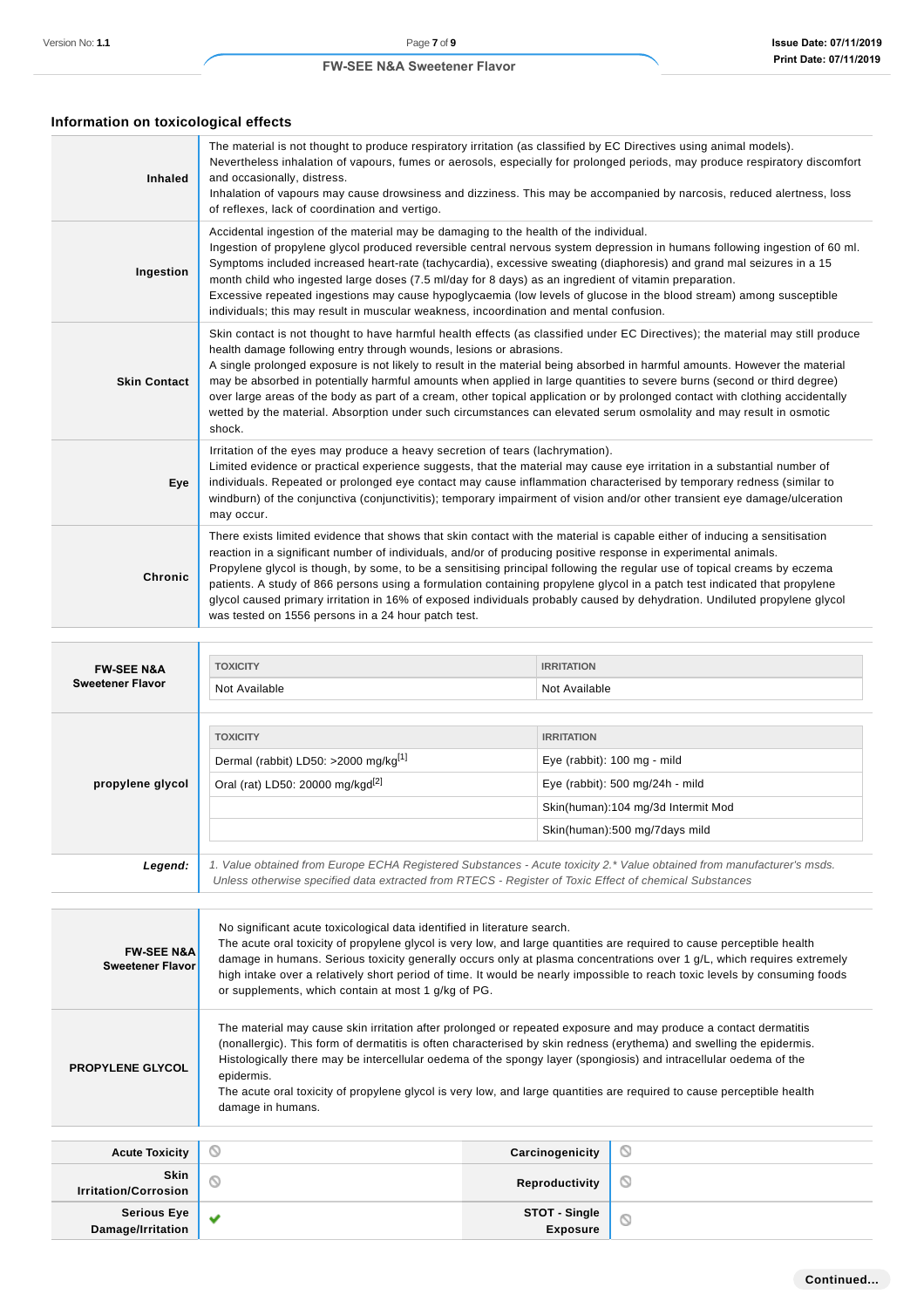| <b>Respiratory or Skin</b> | STOT - Repeated<br>Exposure |                                                                                                     |
|----------------------------|-----------------------------|-----------------------------------------------------------------------------------------------------|
| <b>Mutagenicity</b>        | <b>Aspiration Hazard</b>    |                                                                                                     |
|                            |                             | $\bullet$ and $\bullet$ $\bullet$ $\bullet$ and $\bullet$ required to make classification available |

**Legend:** – Data required to make classification available

 $\blacktriangleright$  – Data available but does not fill the criteria for classification  $\bigcirc$  – Data Not Available to make classification

### **CMR STATUS**

Not Applicable

# **SECTION 12 ECOLOGICAL INFORMATION**

# **Toxicity**

#### **NOT AVAILABLE**

| <b>Ingredient</b> | Endpoint      | <b>Test Duration</b> | <b>Effect</b> | Value         | <b>Species</b> | <b>BCF</b>    |
|-------------------|---------------|----------------------|---------------|---------------|----------------|---------------|
| propylene glycol  | Not Available | Not Available        | Not Available | Not Available | Not Available  | Not Available |

Propylene glycol is known to exert high levels of biochemical oxygen demand (BOD) during degradation in surface waters. This process can adversely affect aquatic life by consuming oxygen needed by aquatic organisms for survival. Large quantities of dissolved oxygen (DO) in the water column are consumed when microbial populations decompose propylene glycol.

Sufficient dissolved oxygen levels in surface waters are critical for the survival of fish, macro-invertebrates, and other aquatic organisms.

# **Persistence and degradability**

| Ingredient       | Persistence: Water/Soil | Persistence: Air |
|------------------|-------------------------|------------------|
| propylene glycol | LOW                     | LOW              |

#### **Bioaccumulative potential**

| Ingredient       | <b>Bioaccumulation</b> |
|------------------|------------------------|
| propylene glycol | $LOW (BCF = 1)$        |

#### **Mobility in soil**

| Ingredient       | <b>Aobility</b>          |
|------------------|--------------------------|
| propylene glycol | HIGF                     |
|                  | $\overline{\phantom{0}}$ |

# **SECTION 13 DISPOSAL CONSIDERATIONS**

### **Waste treatment methods**

| <b>Product / Packaging</b><br>disposal | Legislation addressing waste disposal requirements may differ by country, state and/ or territory. Each user must refer to<br>laws operating in their area. In some areas, certain wastes must be tracked.<br>A Hierarchy of Controls seems to be common - the user should investigate:<br>▶ Reduction<br>$\triangleright$ Reuse |
|----------------------------------------|----------------------------------------------------------------------------------------------------------------------------------------------------------------------------------------------------------------------------------------------------------------------------------------------------------------------------------|
|                                        | $\triangleright$ Recycling<br>• Disposal (if all else fails)<br>This material may be recycled if unused, or if it has not been contaminated so as to make it unsuitable for its intended use.                                                                                                                                    |

### **SECTION 14 TRANSPORT INFORMATION**

#### **Labels Required**

**Marine Pollutant** NO

**Land transport (DOT): NOT REGULATED FOR TRANSPORT OF DANGEROUS GOODS**

# **Air transport (ICAO-IATA / DGR): NOT REGULATED FOR TRANSPORT OF DANGEROUS GOODS**

**Sea transport (IMDG-Code / GGVSee): NOT REGULATED FOR TRANSPORT OF DANGEROUS GOODS**

# **SECTION 15 REGULATORY INFORMATION**